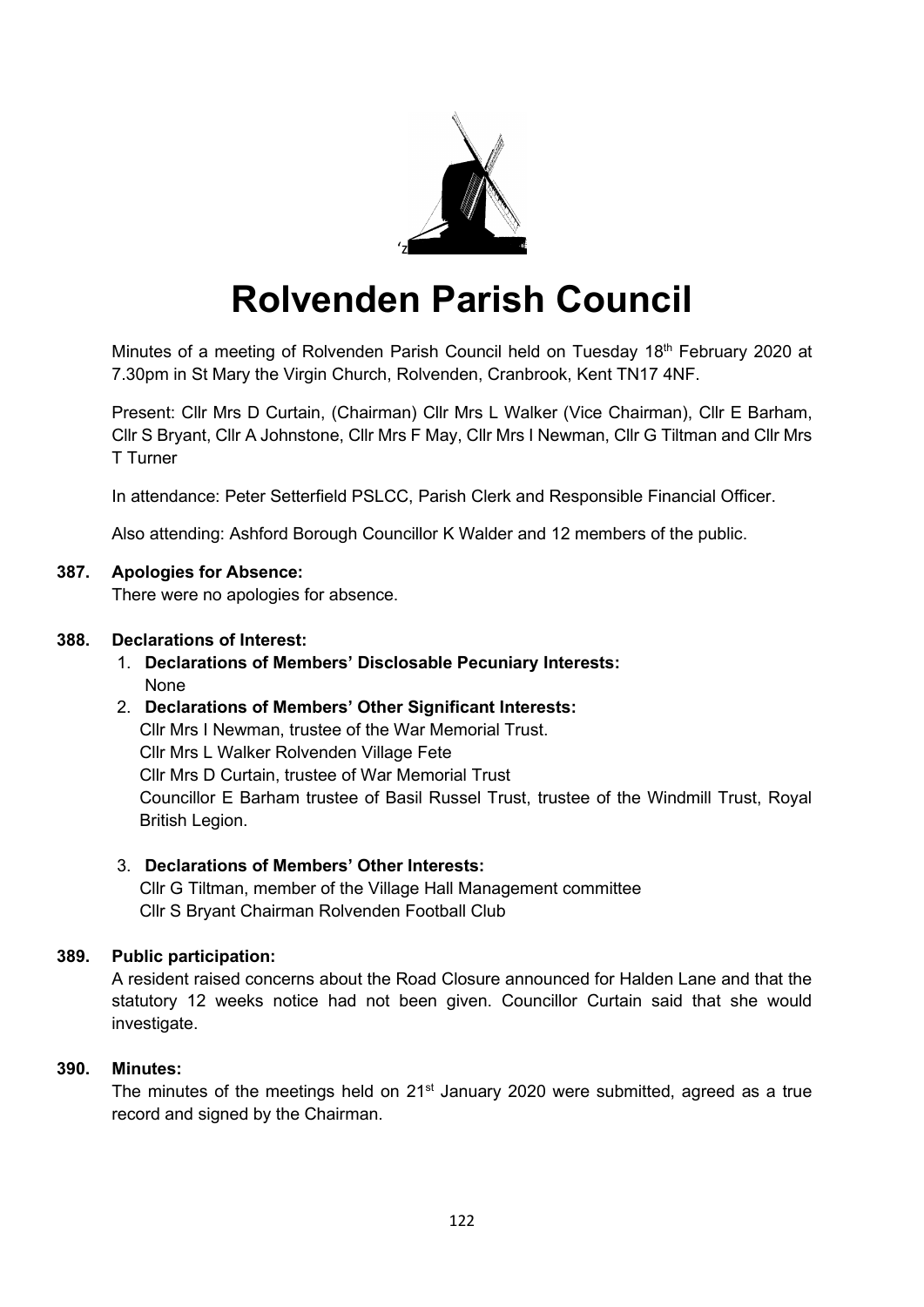#### **391. Planning:**

Under Section 70 of the Town and Country Planning Act as amended by the Neighbourhood Planning Act 2017, local planning authorities must have regard to a post Examination Neighbourhood Plan if an Examiner has recommended that a local planning authority should finalise the draft plan with modifications.

So all future planning applications that we consider must refer to specific Neighbourhood Plan policies when being assessed and where relevant indicate which Neighbourhood Plan policy a proposal is not in compliance with and why, and vice versa.

#### 16/01484/AS – Cherry Wood Cottage, Alder Lane

This application was previously considered by the Parish Council and an objection submitted, the Borough Council has still to determine the application. The applicant and agent wished to address the Parish Council to alleviate some of the concerns raised in its objection. Following their presentation and after questions were asked by Members it was **Resolved by majority decision that subject to further written evidence being submitted in a timely manner the Parish Council would consider this evidence at its March 2020 meeting and if it wishes to add further comments to those already submitted to the Borough Council.**

**20/00110/AS – Forsham Farm, Wassall Lane, Rolvenden –** Proposed Home Office **Resolved: The Parish Council objects to the application on the following grounds:**

**The design is contrary to the Rolvenden Neighbourhood Plan Policy RNP1, Design of New Development and Conservation, as it does not enhance the heritage asset of Forsham Farmhouse which is Grade II listed.**

**The design is contrary to Rolvenden Neighbourhood Plan Policy RNP4, Residential Development on the periphery of Rolvenden's Built-up confines, in that it does not enhance the distinctive quality of the landscape and have regard to the High Weald AONB Management Plan.**

**The design does not conform to the High Weald Design Guide, DG7 in that the roofscape does not reference that of the locality in terms of pitch and covering materials.**

**Regulation 18 Consultation on Gypsy and Traveller Accommodation Local Plan Options Report:**

**Resolved: The Parish Council supports the fact that sites/pitches need to be in nonisolated locations and within easy reach of Local services. The Rural areas of the Borough frequently suffer from a lack of infrastructure and few local services.**

#### **392. Telephone kiosk:**

Due to unforeseen circumstances the planned presentation on the installation was not available therefore this matter will be deferred until the March 2020 Agenda.

## **393. Village Fete 2020:**

Preparations are well advanced advertising leaflets have been printed and plans for the Street Party taking shape. The next committee meeting will be on 3<sup>rd</sup> March 2020 at 7pm in the Star.

#### **394. Finance:**

Payments authorised at the meeting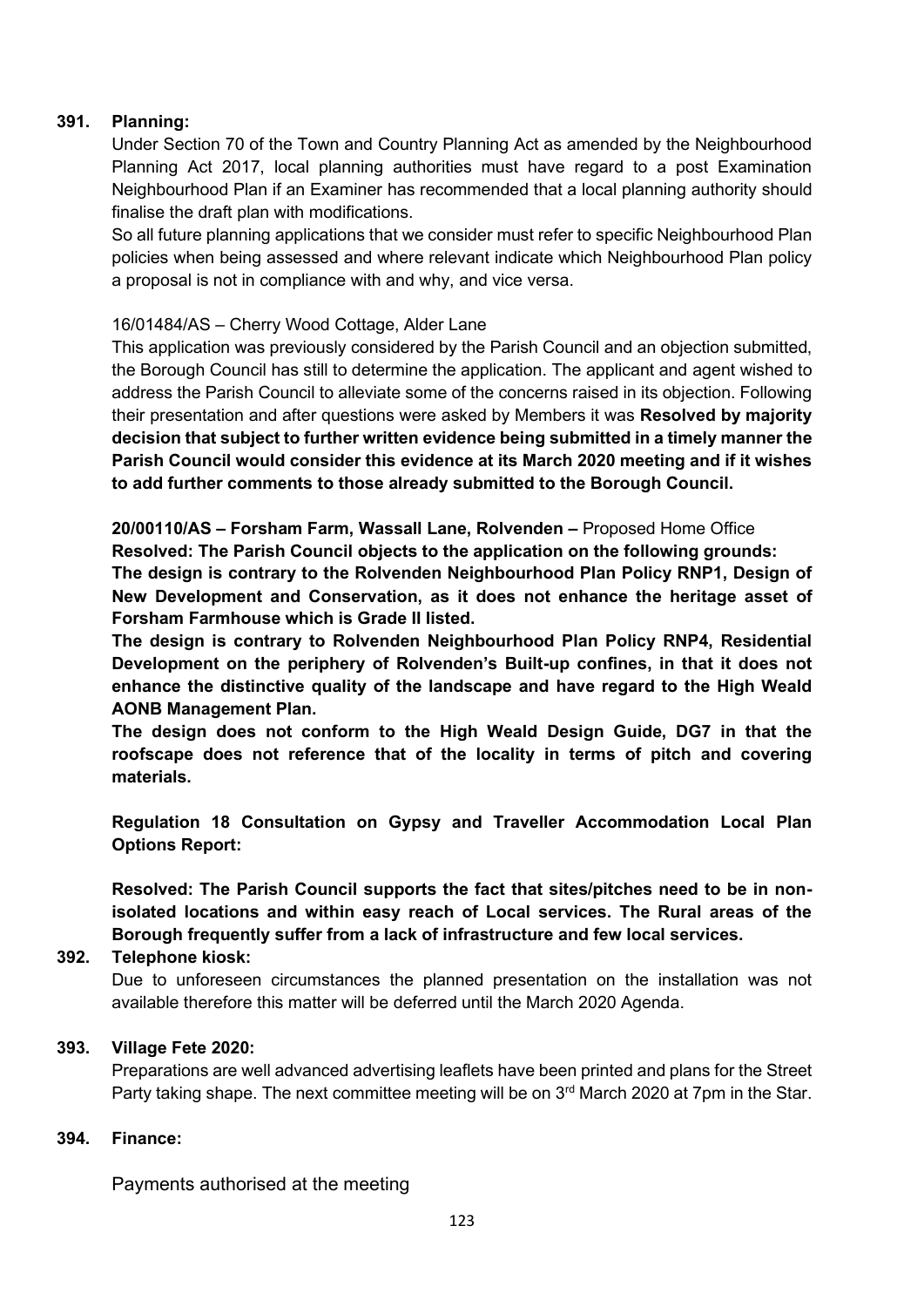| Cheque No.   | Payee                                      | Net amount   VAT |        | Payment |
|--------------|--------------------------------------------|------------------|--------|---------|
| 235 & 236    | Staff costs                                |                  |        | £869.45 |
| 237          | <b>Litter Picking</b>                      |                  |        | £120.00 |
| 238          | <b>Cornex Garage</b>                       | £277.80          | £55.57 | £333.37 |
| Direct debit | <b>ID Mobile</b>                           |                  |        | £5.00   |
| 239          | PCC of St Mary the Virgin                  |                  |        | £85.00  |
|              | Rolvenden                                  |                  |        |         |
| 240          | Rolvenden Rocket expenses                  |                  |        | £94.00  |
| 241          | <b>Tenterden &amp; District Day Centre</b> |                  |        | £196.00 |

Report RPC/19/15 brings to the Parish Council a summary of the receipts and payments together with bank reconciliation and funds statement for the period ending 31<sup>st</sup> January 2020.

## **Resolved:**

- **1. To receive and note Report RPC/19/15**
- **2. To receive and acknowledge the financial movements for the period 1st April 2019 to 31st January 2020.**

Councillors Curtain and Newman confirmed verification of the entries to the bank account.

## **Update on the missing funds**:

Councillors Curtain and Walker together with the Forensic Auditor have met with the loss adjuster to try and move forward the Parish Council's Insurance claim. After consideration the loss adjuster has provided a list of thirteen requirements to be submitted within the next two months which, if complied with will pave the way forward with the claim.

## **395. Bollards:**

Borough Councillor K Walder has agreed to the sum of £800 being made available from her Ward Members grant towards the cost of protecting the verge between the Vicarage and Church opposite the Village Hall. After discussion it was agreed that a knee rail would be the preferred option, Kent Highways are to be asked if we can use a local contractor to undertake the works or if it has to be one from their list.

## **396. Village Newcomers:**

Initial discussion was held on a way forward with the possibility of a BBQ being organised, the Church Group who previously organised an event have offered £70 towards the cost. Further consideration will be given to this at the March meeting.